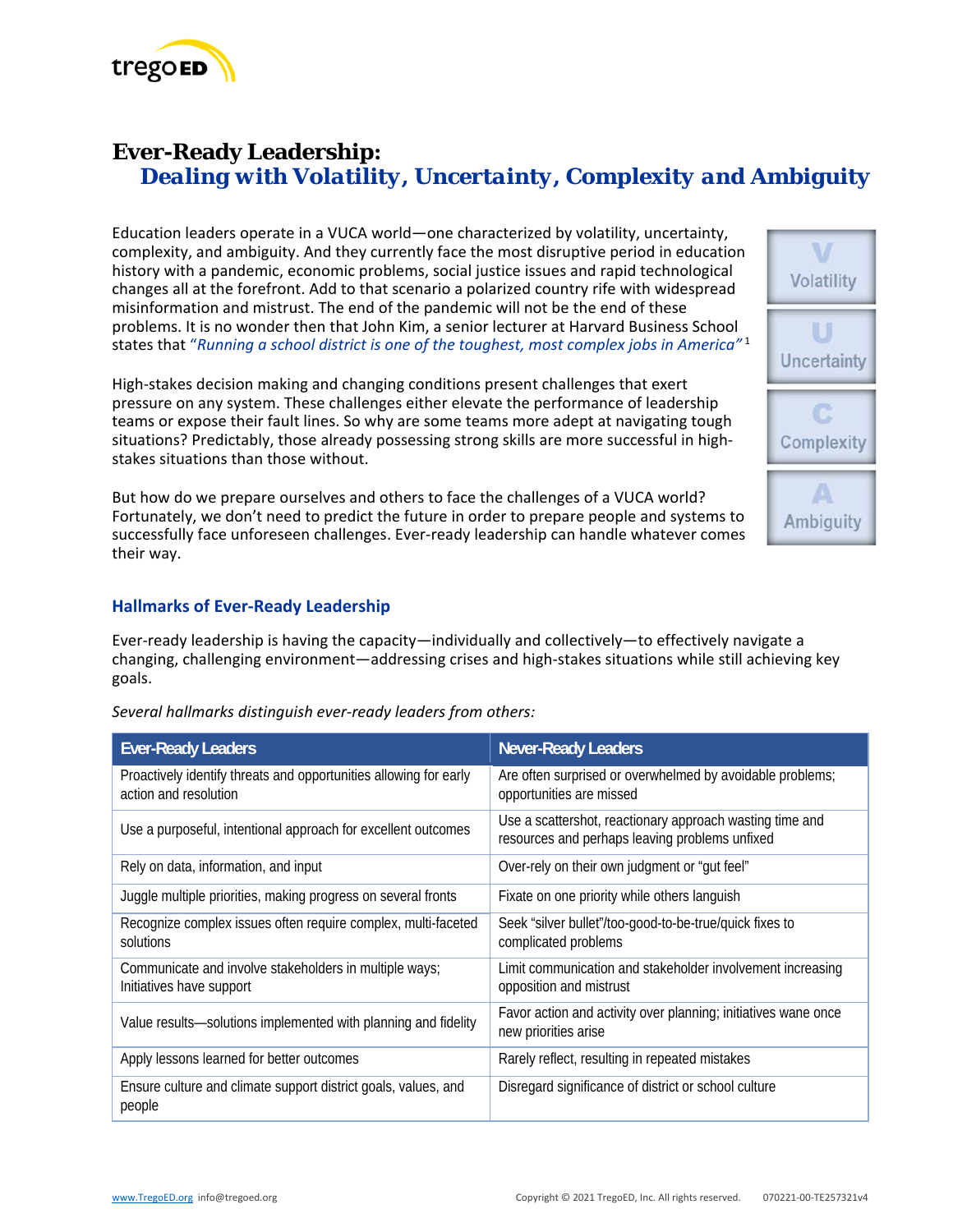Having ever-ready leaders means your district or organization has people who are capable, agile, attuned, and clear-headed—people you can trust with the toughest issues. Ever-ready leadership provides the capacity to navigate VUCA.

### **The 5 P's of Ever‐ready Leadership**

*So, what can we do to ensure our organization and people are ever‐ready?* Preparing our people and systems to be ready for anything takes intentional efforts in five areas:

#### **People:** *Ensure the right people are in place and have the skills they need*

Who you have on your team matters. If team members don't support expectations, or if they create unnecessary roadblocks or are otherwise a liability, it may be time to rethink team composition. John Guyer, CEO of Summit Academy Management, an Ohio‐based statewide system of schools serving students with special needs, reflected on building his leadership team: "*I want leaders who embody our stated values and demonstrate them in how they treat others—otherwise those value statements just become a sign on the wall. If you can't trust each other to uphold important principles, it erodes trust and productivity."* 

People also need the right skills to succeed. For greater short- and long-term results, districts should focus more on developing "soft" skills versus "hard" skills (see chart below). "Hard" skills are technical, content‐specific and job‐specific. They may be essential for a specific purpose, but they are more easily outdated and not as transferable. In fact, one study found that 33% of skills/knowledge needed three years ago are no longer relevant.<sup>2</sup>

"Soft" skills are foundational to success across jobs. They are broadly applicable, transferable, and enduring. They help us be more effective regardless of the job and, when missing, are often at the heart of skills‐related job performance problems. Someone may have deep content or technical knowledge, but lack the ability to effectively communicate, work on a project team or manage their workload. A critical skills survey by the American Management Association found that managers rate employees at or below average in critical thinking, creativity, communication, and collaboration skills—key skills that 75% of managers say will become increasingly important.<sup>3</sup>

| <b>HARD SKILLS</b>                                                                                                                                |                                                                           | <b>SOFT SKILLS</b>                                                                                                                                                  |                                                                 |
|---------------------------------------------------------------------------------------------------------------------------------------------------|---------------------------------------------------------------------------|---------------------------------------------------------------------------------------------------------------------------------------------------------------------|-----------------------------------------------------------------|
| Skills or knowledge necessary for accomplishing a specific purpose<br>or job; often acquired through education, qualifications,<br>certification. |                                                                           | Skills essential for effectiveness in most jobs; harder to quantify but<br>noticeable when missing; often acquired through experience,<br>coaching and application. |                                                                 |
| Tend to be job-specific, content-oriented, easily defined and easily<br>outdated.                                                                 |                                                                           | Tend to be broadly applicable, process-oriented, enduring,<br>transferable and valuable to any job.                                                                 |                                                                 |
| For example:<br>• Familiarity with<br>designated software,<br>programs, platforms<br>• Regulations/requirements                                   | • Funding Sources<br>• Budgeting<br>• Performance Evaluations<br>$•$ Ftc. | For example:<br>• Communication<br>• Problem Solving<br><b>Decision Making</b><br>Empathy                                                                           | • Leadership<br>• Collaboration<br>• Creativity<br>$\cdot$ Etc. |

*Investing in soft skills pays off*. A University of Michigan study found that providing soft skills training yielded a return on investment of 256% and increased productivity and retention by 12%.<sup>4</sup> Another study found an average of \$4,000 return for each \$1,100 invested in developing soft skills.<sup>5</sup>

In education, those returns can be measured in student achievement, other student outcomes and creating change within districts and buildings. A recent Wallace Foundation study captures how essential principals are for these outcomes. It confirms that principals are second only to classroom teachers in their influence on student achievement—but that they have significant impact on every student in the school. The study reports an increase in student learning in reading and math of almost three months generated by replacing a struggling principal with one who is in the 75<sup>th</sup> percentile of effectiveness.6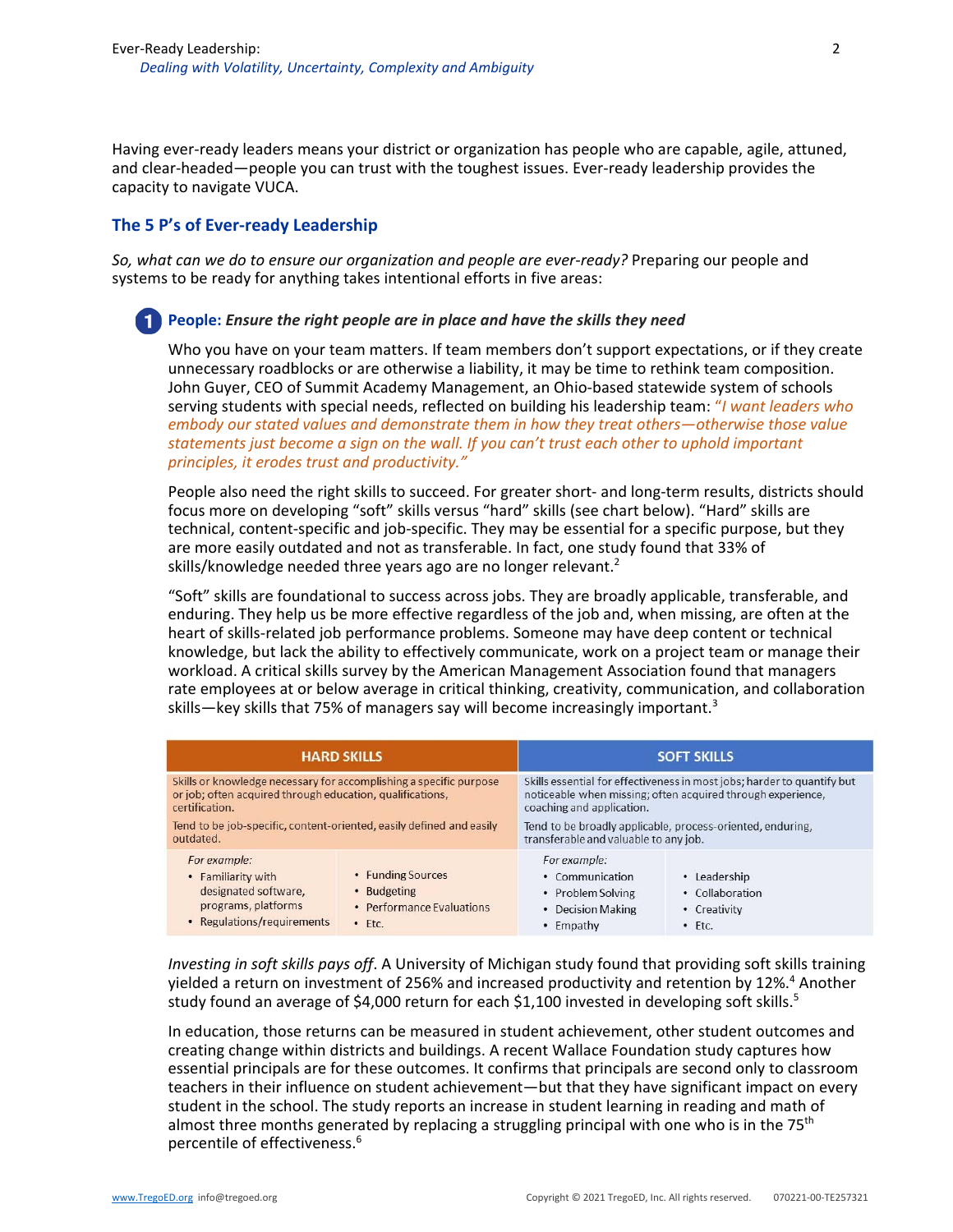*What are we doing to help principals prepare to affect change at the building level?* High‐quality professional development matters—it is one thing that differentiates the world's best school systems."7 The Wallace report states that given the critical role and effect of principals, *"it is difficult to envision an investment in K‐12 education with a higher ceiling on its potential return than improving school leadership."8* Investing in staff members can help you prepare for looming and existing shortages of principals, teachers and other educators. Providing principals with soft skills

ensures that we have ever‐ready leaders prepared to successfully face and implement change in a VUCA environment.

### **Process:** *Use a shared approach for better results*

An effective and shared problem‐solving approach facilitates teamwork. It allows people to work effectively together in addressing critical issues. It can be especially valuable in the midst of turbulent times, when people may struggle to create a cohesive response to a high‐stakes challenge. A shared approach removes the guesswork and serves as a roadmap for navigating in a VUCA environment.

Processes, like those created by TregoED, help districts build ever‐ready leaders and realize important benefits:

● Better use of data—We may have too much, insufficient, or rapidly changing data increasing complexity. A systematic approach helps us organize and analyze the data—and determine what's missing.



- Early identification of threats and opportunities—Studies show that organizations have a 71% success rate in achieving good outcomes when problems are recognized early enough. The success rate drops significantly—to 13%—when problems are recognized later.<sup>9</sup>
- Better solutions and outcomes—A deliberate, well-reasoned approach increases the likelihood of good outcomes. Studies show that when situations have good outcomes, a deliberate approach was taken 63% of the time. In contrast, 97% of the time when situations turn out poorly, a reactive approach was taken.<sup>10</sup> A poor choice made quickly is almost always more costly than taking longer to make the right choice.
- Increased confidence in the end result—Decision-makers and others know that conclusions were made using sound logic, good data, and with stakeholder involvement.
- A solid base for effective communications—A well-structured problem-solving process lays out information, rationale, and conclusions in an organized and easily understandable way. Key points are easily identified and communicated.
- An invaluable document that can be used when a record, reminder or rationale is needed after the fact
- Increased trust, transparency, and collaboration—Courageous conversations occur when people trust the process and emotions are taken out of the equation.

Sherri Thomas, Director, Exceptional Children Division, (NC) Department of Public Instruction, explains the importance of having a common approach, *"Having a shared approach has been both critical and extremely beneficial in our efforts to involve LEAs and stakeholders from all over the state in the problem‐solving process. The common vocabulary and steps are a kind of problem‐ solving shorthand. They facilitate team communication and ensure efforts are aimed in the right direction. It is so important that stakeholders are heard and involved in meaningful ways. And when you get their best thinking, you know the end result will be better."*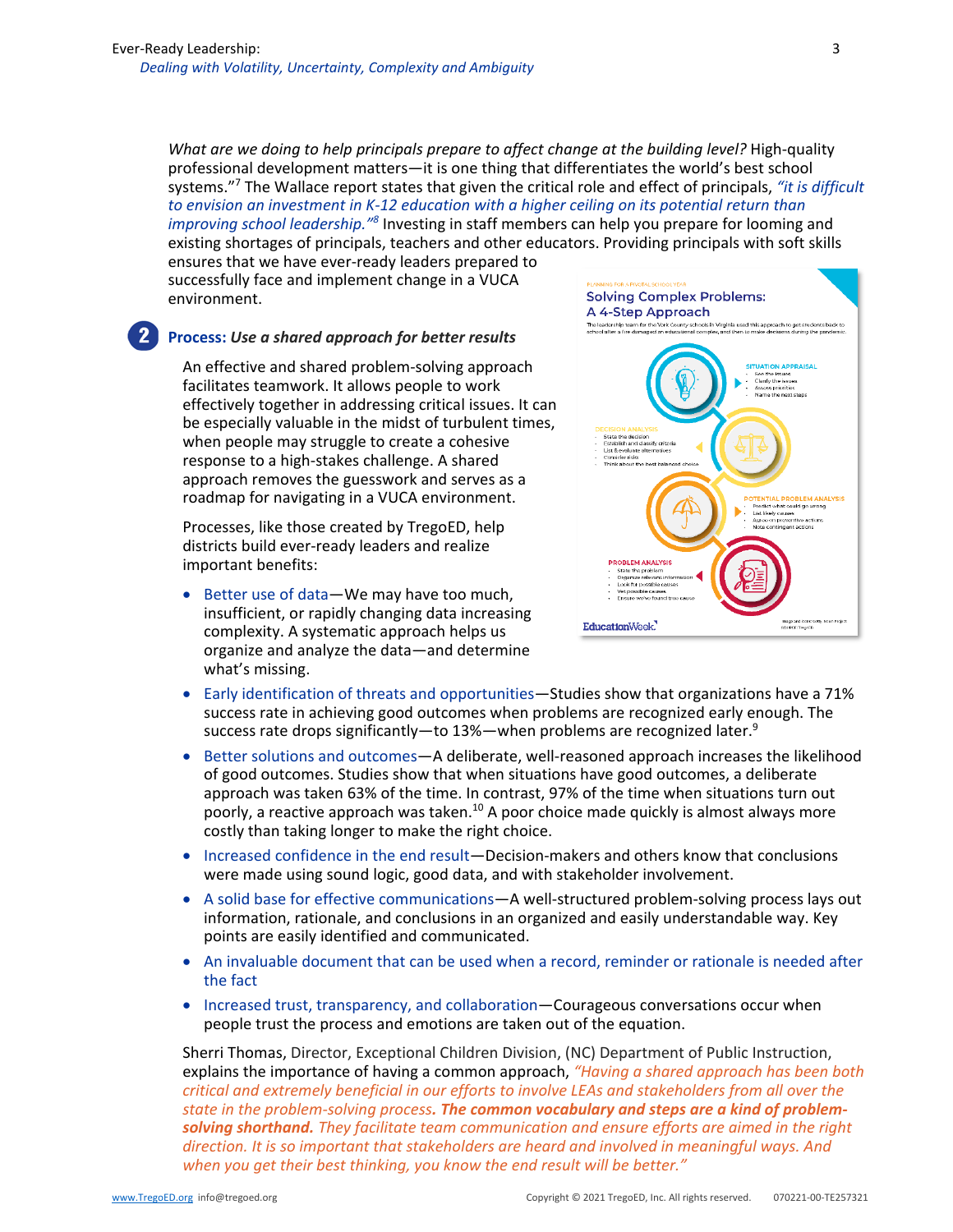# **Purpose and goal‐setting:** *Provide meaning and direction*

Setting direction is an essential practice for effective leaders. One study of organizational leaders found that initiatives failed over 50% of the time because objectives were poorly defined and there was an *"inability to think through how to make them work."11* Having a clear purpose and defined objectives is critical in any setting, but is especially so in times of volatility and ambiguity.

Inspirational, ever‐ready leaders keep the focus on *"Why are we here?"12* and ensure activities and initiatives support the overall mission and goals. Clear purpose and expectations provide meaning, context and direction to individuals and their responsibilities, departments and schools.

# **Practices:** *The things on which culture and climate are built*

The way things are done and the way people are treated is a reflection of district culture. People watch and learn. Looking at your systems through a cultural lens can be enlightening:



*What are people learning from how your district does things?* 

*What does your district communicate with its actions towards employees, students, staff, parents, and other stakeholders?* 

*Do people know that they matter—that their input, involvement, and work is valued?* 

District climate and culture can either be a help or hindrance. School culture directly contributes to teacher satisfaction (or lack thereof)—and school leadership is responsible for school culture. In fact, satisfaction with school leadership is the #1 influencer of teacher satisfaction and decisions about whether to not to continue teaching. It is even more important than salary, demographics,  $etc.<sup>13</sup>$ 

Investing in peoples' skill and career development, is one way to show people that they matter. Director of American Management Association, Eric Rolfe Greenberg, said *"investing in employees' futures is more important than immediate compensation. Programs that improve work skills and future career development are seen as particularly effective."14* An IBM study found that employees are two times more likely to leave if they do not feel they're growing in their job.<sup>15</sup> Providing highquality professional development will not only increase effectiveness of teachers and leaders, it is likely to improve retention.

*Seeking others' input has multiple benefits*—it is another way that we demonstrate that people matter to us. Involving others sends important signals about our value for others and their ideas, our trust in their judgments, and our belief in what they can contribute and accomplish. Plus, it practically guarantees better solutions and decisions than we would otherwise have. The collective judgment of many people is almost always better than the opinions of just a few even experts.<sup>16</sup> And involvement increases others' commitment to solutions which is critical for successful implementation.<sup>17</sup> Involvement also helps us avoid the tendency to over‐rely on our own intuition/gut feel. We tend to over‐estimate the quality of our own judgments and over-rely on our own conclusions, intuition, or gut feelings. Paradoxically, the more knowledgeable we are, the less reliable our conclusions because we may ignore contradictory information in favor of our own conclusions.<sup>18</sup> Involving a range of other people helps avoid this problem.

#### Michael Fullan says…

*"The two greatest failures of leaders are indecisiveness in times of urgent need and dead certainty that they are right in times of complexity."*19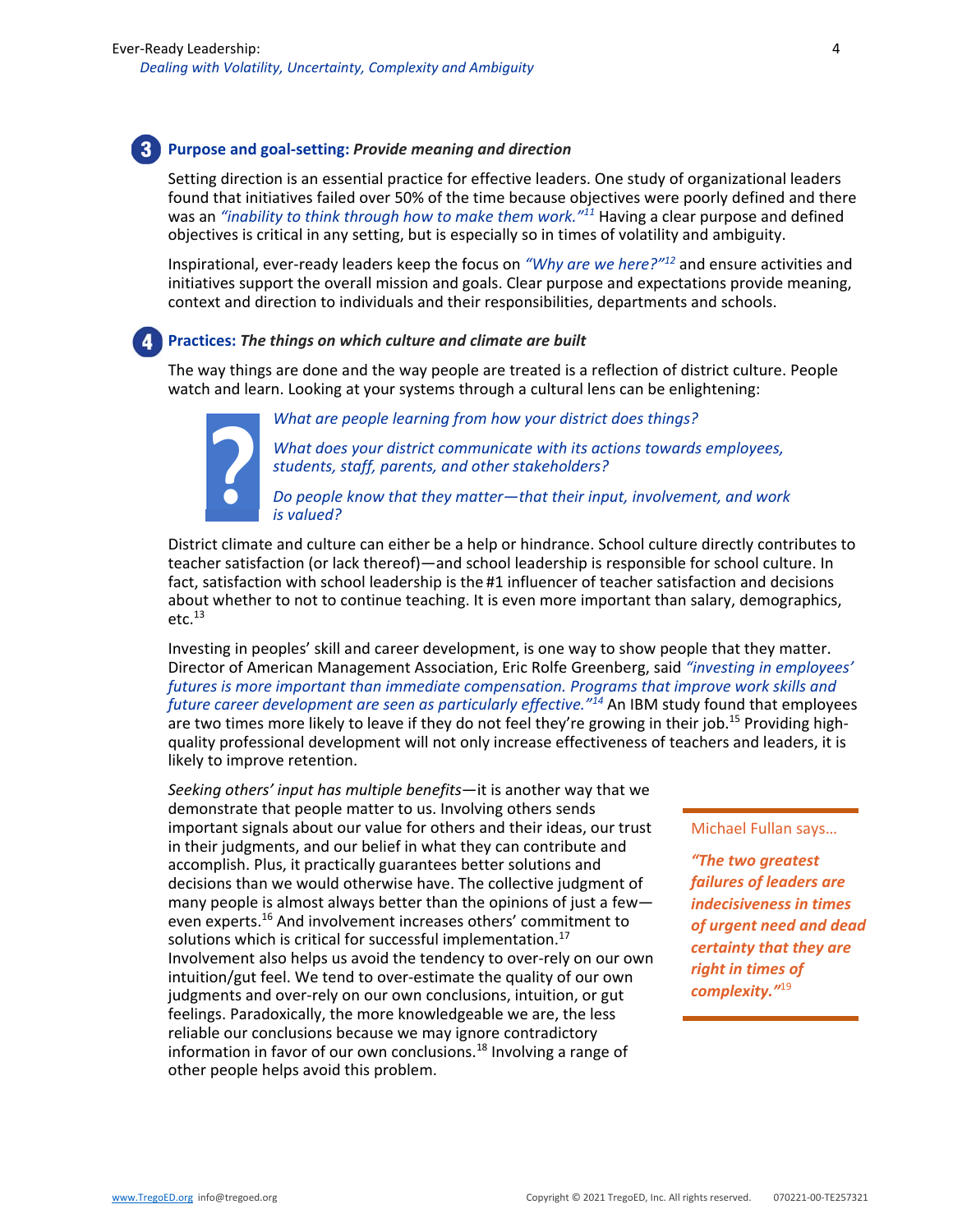Vic Shandor, Superintendent of York County (VA) School Division describes how he intentionally builds the culture and collaboration of his leadership team to ensure that his staff is "ever‐ready." *"You need to prepare the culture or climate of the team so that people can work effectively together under pressure. Team members should be Ok with confronting conflict and*  each other. Conflict needs to be addressed when it happens—in the heat of the moment, you can't *afford bruised feelings. The team needs to get used to you asking a lot of questions—not because you don't trust their opinions—but as part of ensuring rigorous thinking. Helping them build trust and confidence in themselves and each other pays off under pressure."* 

### **Performance System:** *Ensure performance supports are in place*

The performance environment needs to support people in achieving desired goals. Its importance is too often overlooked. People may have the skills and desire to "do the right thing," but if the performance system punishes them for it, or makes it too difficult, you will not get desired results. Consider a principal tasked with providing "instructional leadership." *Is it clear exactly what that means and how to do it? Do other (perhaps less important) tasks, paperwork, meetings, etc. continually interfere? Does the principal receive specific, timely, balanced and actionable feedback on their instructional leadership?* Too often, systems and procedures are at a disconnect and take on a life of their own—one that is sometimes at odds with desired outcomes.

Well-constructed performance systems ensure that expectations are clear and that people have the skills and resources they need. In addition, they remove barriers to success, support desired outcomes and give people the useful timely feedback they need. When all aspects of the performance system are aligned to support desired outcomes, positive change happens more readily, easily and consistently—creating and optimizing ever‐ready leadership.

### **Summary**

Ever‐ready leadership enables us to face enormous change, volatility, uncertainty, complexity and ambiguity—and navigate it more successfully. Invest time, energies, and money in developing the 5 Ps:

- have the right **people** on the team with the needed skills
- use a shared problem-solving and decision‐making **process** to facilitate teamwork and better outcomes
- stay focused on the **purpose** of what we are each doing and why it's important
- have school and district **practices** that make sense and align with desired results and values
- ensure the **performance system** supports people in achieving desired outcomes.



Research shows that giving leaders the skills they need to face high‐stakes situations with confidence, clarity, and coherence minimizes the likelihood of poor outcomes and wasted time and resources. Investing in everready leadership also ensures that your leadership team is prepared to handle any VUCA-related challenges that come our way. Leaders with strong soft skills are leaders that are capable of moving districts forward in many areas under any circumstances.

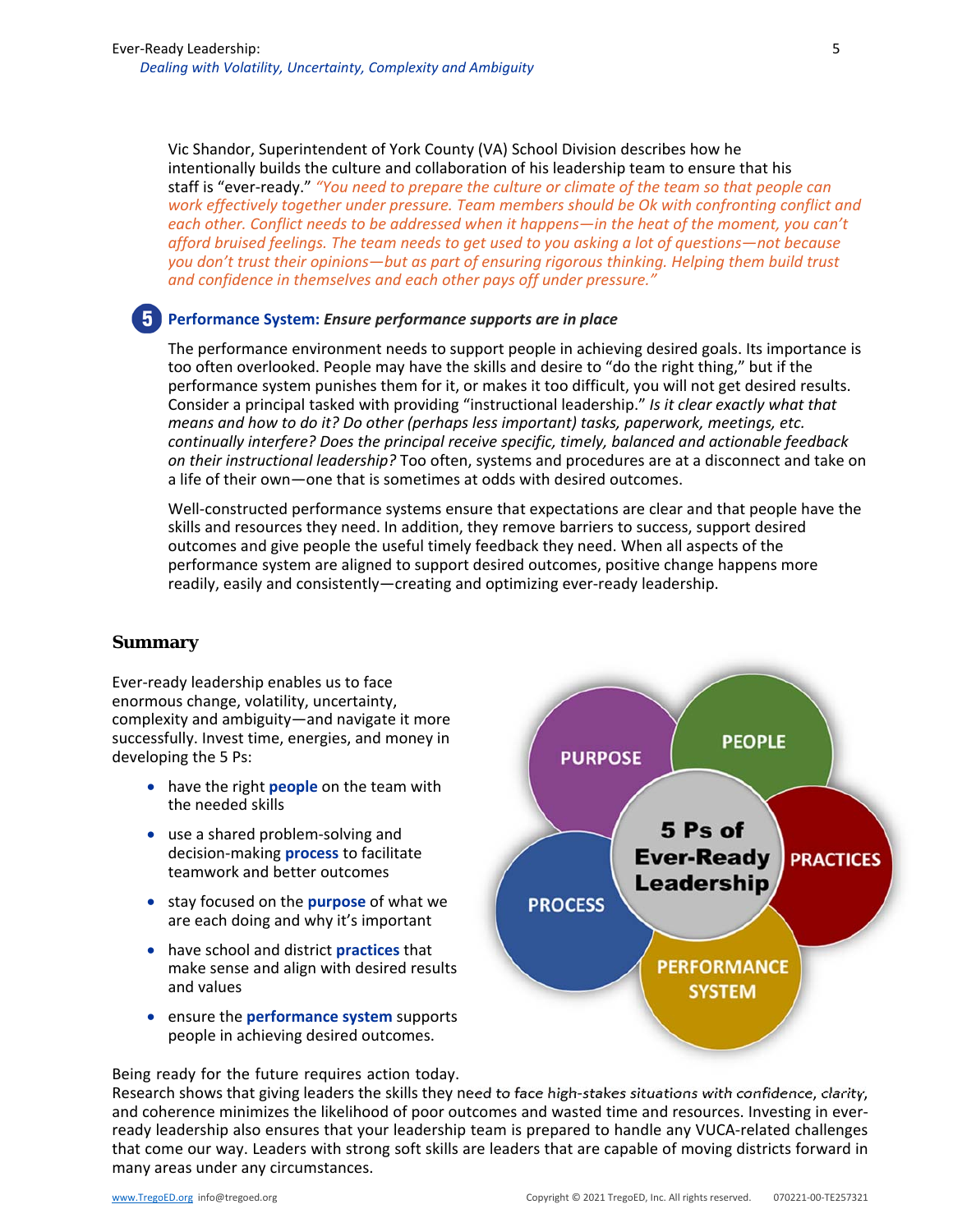# **Endnotes**

- <sup>1</sup> Kevin Bushweller. "Making Decision is Harder Than Ever. How District Leaders Can Manage Tough Calls." Education Week (April 27, 2021). https://www.edweek.org/leadership/making‐decisions‐is‐harder‐than‐ever‐how‐district‐ leaders‐can‐manage‐tough‐calls/2021/04
- <sup>2</sup> Ryan Golden. "Workers Apply 54% of the Skills They Learn" HR Drive Brief, (August 27,2020). https://www.hrdive.com/news/gartner‐workers‐apply‐54‐percent‐new‐skills‐training/584251.
- <sup>3</sup> Peter Merry. "Changing Education: Why We Need More Focus on 'Soft' Skills.'" (October 23, 2016), https://www.govtech.com/education/news/changing-education-why-we-need-more-focus-on-soft-skills.html.
- <sup>4</sup> Forbes Insights. "Is Your Company 'Soft' Enough?" November 29, 2018. https://www.forbes.com/sites/insightsintelai/2018/11/29/is‐your‐company‐soft‐enough/#1384f327552e.
- <sup>5</sup> Evan Sinar, Richard S. Wellins. "The Hard Science Behind Soft Skills" Chief Learning Officer (May 2016), p. 51.
- 6 Grissom, Jason A., Egalite, Anna J. and Lindsay, Constance A. "How Principals Affect Students and Schools: A Systematic Synthesis of Two Decades of Research", The Wallace Foundation (February 2021), p. 13.
- <sup>7</sup> Mark S. Tucker. Surpassing Shanghai: An Agenda for American Education Built on the World's Leading Systems, Harvard Education Press 2011. Quoted in The Wallace Foundation's "Districts Matter: Cultivating the Principals Urban Schools Need." The Wallace Foundation (2013), p. 20.
- 8 Grissom, Egalite, and Lindsay. "How Principals Affect Students and Schools", p. 91.
- 9 Jim Collins and Morten T. Hansen. *Great by Choice: Uncertainty, Chaos, and Luck—Why Some Thrive despite Them All.* New York: HarperCollins (2011), pp. 237-238.
- $10$  Ibid. pp. 238-239.
- <sup>11</sup> Kepner-Tregoe. "Developing a "Thinking Organization." (February 24, 2014). https://www.kepnertregoe.com/linkservid/1A65F366‐AF6E‐6648‐6CAD9C8F1E31D3FB/showMeta/0.
- 12 Leigh Buchanan. "How 'Transcendent Leaders' Keep Their Employees Laser-focused on the Company Mission." Inc. (May 29, 2018). https://www.inc.com/leigh‐buchanan/how‐great‐leaders‐keep‐employees‐focused‐on‐the‐ mission.html.
- <sup>13</sup> Sarah Almy and Melissa Tooley. "Building and Sustaining Talent: Creating Conditions in High-poverty Schools that Support Effective Teaching and Learning," The Education Trust (2012), p. 3.
- 14 Gregory P. Smith. "Training and Development Leads to Higher Productivity and Retention," Business Know‐How (May 20, 2013), https://businessknowhow.com/manage/higherprod.htm
- 15 Shiftt Learning "The True Cost of Not Providing Employee Training," *Shift Disruptive Learning Blog (*April 19, 2018), https://www.shiftelearning.com/blog/the‐true‐cost‐of‐not‐providing‐employee‐training
- 16 James Surowiecki. *The Wisdom of Crowds* (New York: Frist Anchor Books, 2004), p. 34
- 17 V.H. Vroom & W.P. Yetton. Leadership & Decision‐Making. (Pittsburgh: University of Pittsburgh Press, 1973)
- 18 Daniel Kahnemann. *Thinking Fast and Slow*. (New York: Farrar, Straus and Giroux, 2011), p. 219.
- 19 Michael Fullan. *The Six Secrets of Change: What the Best Leaders Do to Help their Organizations Thrive* (San Francisco: Jossey‐Bass, 2011), p. 6.